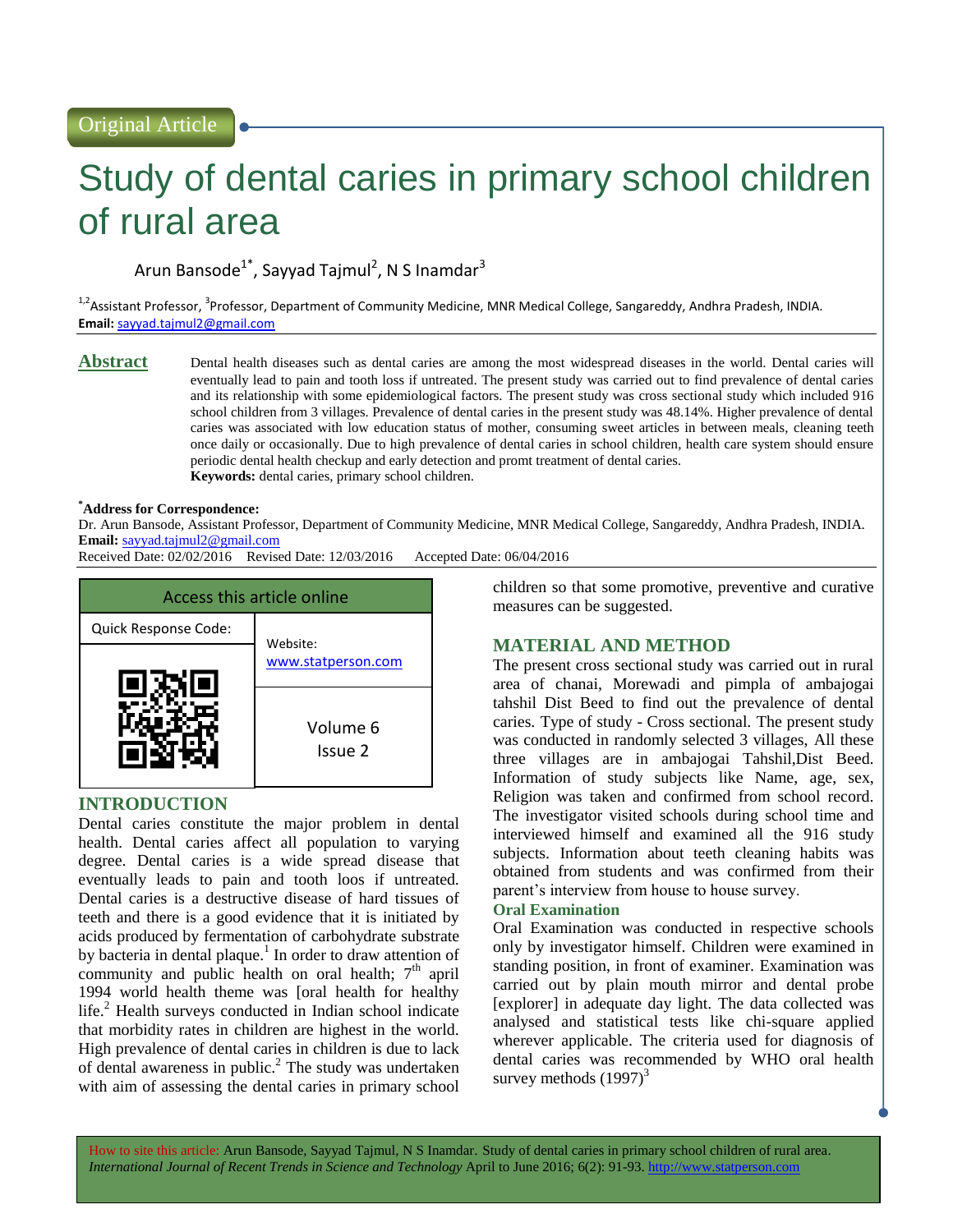| Table 1: Relationship between demographic variables with dental caries |                  |                                |                                          |                 |                             |  |  |
|------------------------------------------------------------------------|------------------|--------------------------------|------------------------------------------|-----------------|-----------------------------|--|--|
| Varable                                                                |                  | With caries (%) n= 441(48.14%) | Without caries $(\%)$ n=<br>475 (51.85%) | Total $N = 916$ |                             |  |  |
| <b>Sex</b>                                                             | Male             | 227 (48)                       | 251 (52.51)                              | 478 (52.18)     | $X^2 = 0.13$ ,              |  |  |
|                                                                        | Female           | 214 (48.85)                    | 224 (51.14)                              | 438 (47.81)     | p > 0.05                    |  |  |
| <b>Education status of mother</b>                                      | <b>Illitrate</b> | 302(71.39)                     | 121(28.61)                               | 423(46.17)      | $X^2 = 170$ , p =           |  |  |
|                                                                        | Litrate          | 139 (28.19)                    | 354 (71.81)                              | 493(53.82)      | 0.0001                      |  |  |
| Frequency of teeth cleaning                                            | Occasional       | 11 (73.33)                     | 4(26.60)                                 | 15(1,63)        | $X^2 = 487.4$ , p<<br>0.001 |  |  |
|                                                                        | Once daily       | 390(50.78)                     | 378(49.21)                               | 768(83.84)      |                             |  |  |
|                                                                        | Twice daily      | 40(30.07)                      | 93(69.92)                                | 133(14.52)      |                             |  |  |
| <b>Sweet articles</b>                                                  | Occasionally     | 263(44.95)                     | 322(55.04)                               | 585(63.86)      | $X^2$ = 7.95, p<            |  |  |
|                                                                        | Once             | 124(51.24)                     | 118(48.76)                               | 242(26.41)      |                             |  |  |
|                                                                        | Twice            | 54(60.67)                      | 35(39.32)                                | 89(9.71)        | 0.05                        |  |  |

Table no 1 shows that out of 478 male children, 227(47.48%) were found to be suffering from dental caries while out of 438 female children 214(48.85%) were having dental caries. However, there was no association observed between sex of the children and dental caries. Out of 423 children with illiterate mothers 302 (71.39) children had dental caries. Out of 493 children with literate mothers 139 (28.19 %) children had dental caries. In present study dental caries was highest i.e.(71.31%) in children with illiterate mothers and lowest i.e.(28.19%) in children with literate mothers. Chi-square test shows significant association between educational status of mother and dental caries. In present study it was observed that majority of children 83.84% of children were cleaning their teeth once daily and 14.52% children were cleaning their teeth twice daily and 1.63% children

cleaning their teeth occasionally. Out of 15 children cleaning their teeth occasionally 11 (73.33%) had caries teeth. Out of 768 children cleaning their teeth once in a day 390 (50.78%) had caries teeth and out of 133 children cleaning their teeth twice in a day 40(30.07%). Association between teeth cleaning and dental caries was highly significant. Table 1 shows, out of 585 children consuming sweet articles occasionally 263(44.95%) had dental caries. Then out of 242 children consuming sweet articles once a day, 124 (51.24%) had caries and out of 89 children consuming sweet articles twice win a day 54(7.67%) had shown dental caries. Thus caries was highest in children consuming sweet articles twice in day and lowest in children consuming sweet articles occasionally. Association between sweet articles consumption and caries was highly significant.

| Sr. no | <b>Material used</b>     |                     |                         |                 |                        |
|--------|--------------------------|---------------------|-------------------------|-----------------|------------------------|
|        |                          | With caries(%)n-441 | Without caries(%)n= 475 | Total $n = 916$ |                        |
|        | Charcoal powder          | 80 (59.25)          | 55(40.74)               | 135(14.73)      |                        |
|        | Dung Ash                 | 30(52.63)           | 27(47.36)               | 57(6.22)        |                        |
| 3      | Ayurvedic powder         | 64(46.71)           | 73(53.28)               | 137(14.95)      | $X^2$ = 182.94,p=0.001 |
| 4      | Tooth powder with finger | 171(57.57)          | 126(42.42)              | 297(32.42)      |                        |
|        | <b>Common Salt</b>       | 11(73.33)           | 4(26,66)                | 15(1.63)        |                        |
| 6      | Tooth paste with brush   | 85 (30.90)          | 190(69.09)              | 275(30.02)      |                        |

**Table 2:** Relation between Type of Material used for teeth cleaning and dental caries

Table 2 shows, out of 916 school children 135 (14.73%) were using charcoal powder for teeth cleaning, 57(6.222%) were using dung ash, 137(14.95%), Ayurvedic powder 297(32.42%), 15(1.63%) common salt, 275 (30.02%) were using tooth paste with brush. The percentage of dental caries is highest in common salt user i.e. 73.33% and lowest in tooth brush users 30.02%. Association was significant.

## **DISCUSSION**

**RESULTS**

Mathur H  $N<sup>4</sup>$  observed that prevalence was highest i. e. 18.75% in social class –I and lowest in social class –V. The present study findings were comparable with mathur

H N *et al* (1979). Singh DK *et al* (1981)<sup>5</sup> reported that prevalence of caries was higher in female children 52.63% than male children i.e. 50.30. Jawadekar SJ *et al*  $(1986)^6$  found that 53.50% female children had dental caries. Present study findings were found to comparable with singh Dk and Jawadekar SJ. Gill PS etal  $(1968)^7$ 96.70% school children had illiterate mothers. Present study was Comparable with Gill PS. Gill PS etal  $(1968)^7$ reported that the majority of school children i.e. 78.20% were cleaning teeth once in a day. Bajaj M *et al* (1989)<sup>8</sup> reported that majority of school children i.e. 85.30% were cleaning their teeth once in a day. The present study findings were comparable with these studies. Bajaj M *et*